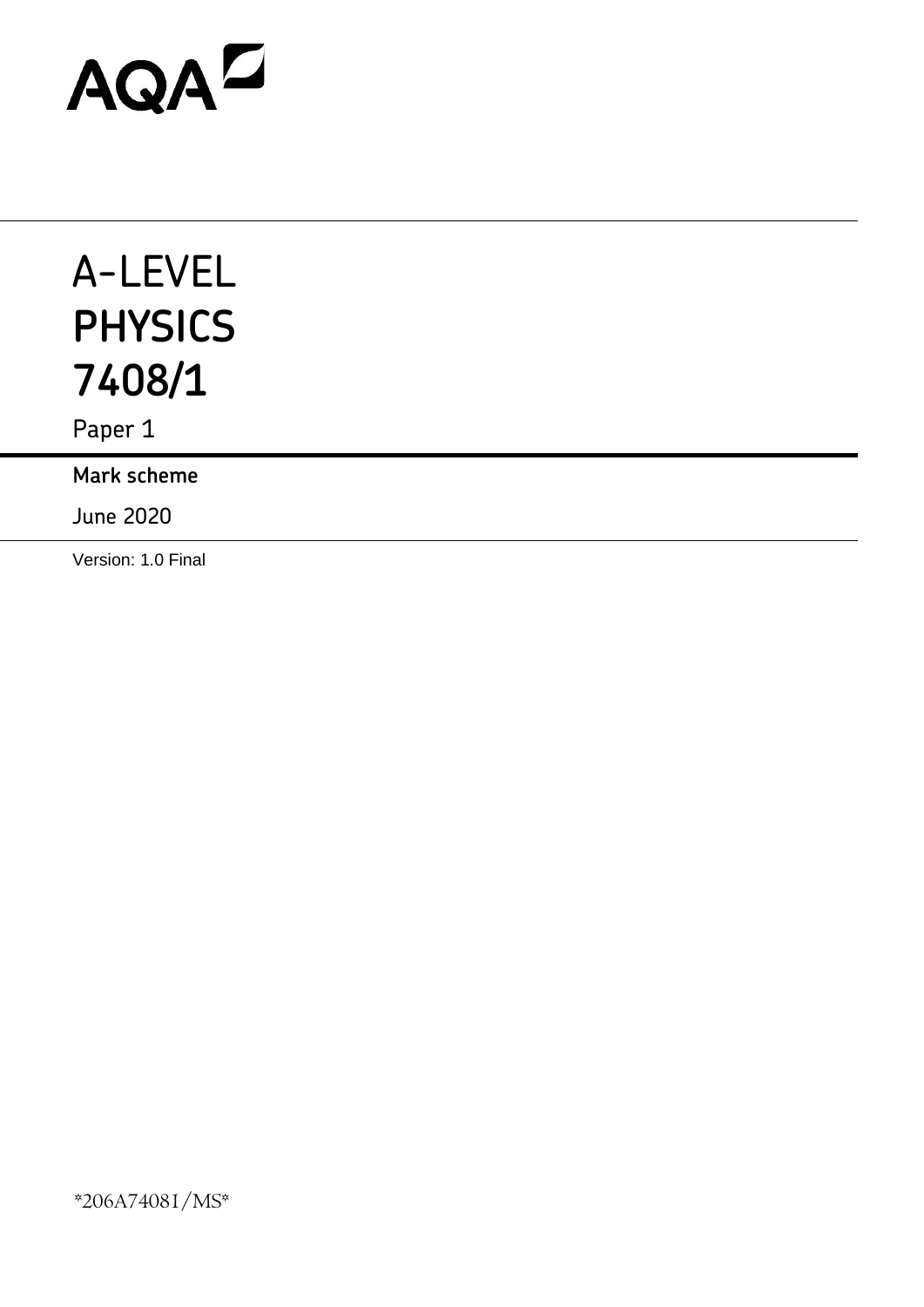Mark schemes are prepared by the Lead Assessment Writer and considered, together with the relevant questions, by a panel of subject teachers. This mark scheme includes any amendments made at the standardisation events which all associates participate in and is the scheme which was used by them in this examination. The standardisation process ensures that the mark scheme covers the students' responses to questions and that every associate understands and applies it in the same correct way. As preparation for standardisation each associate analyses a number of students' scripts. Alternative answers not already covered by the mark scheme are discussed and legislated for. If, after the standardisation process, associates encounter unusual answers which have not been raised they are required to refer these to the Lead Examiner.

It must be stressed that a mark scheme is a working document, in many cases further developed and expanded on the basis of students' reactions to a particular paper. Assumptions about future mark schemes on the basis of one year's document should be avoided; whilst the guiding principles of assessment remain constant, details will change, depending on the content of a particular examination paper.

Further copies of this mark scheme are available from aqa.org.uk

#### **Copyright information**

For confidentiality purposes acknowledgements of third-party material are published in a separate booklet which is available for free download from [www.aqa.org.uk](http://www.aqa.org.uk/) after the live examination series.

Copyright © 2020 AQA and its licensors. All rights reserved.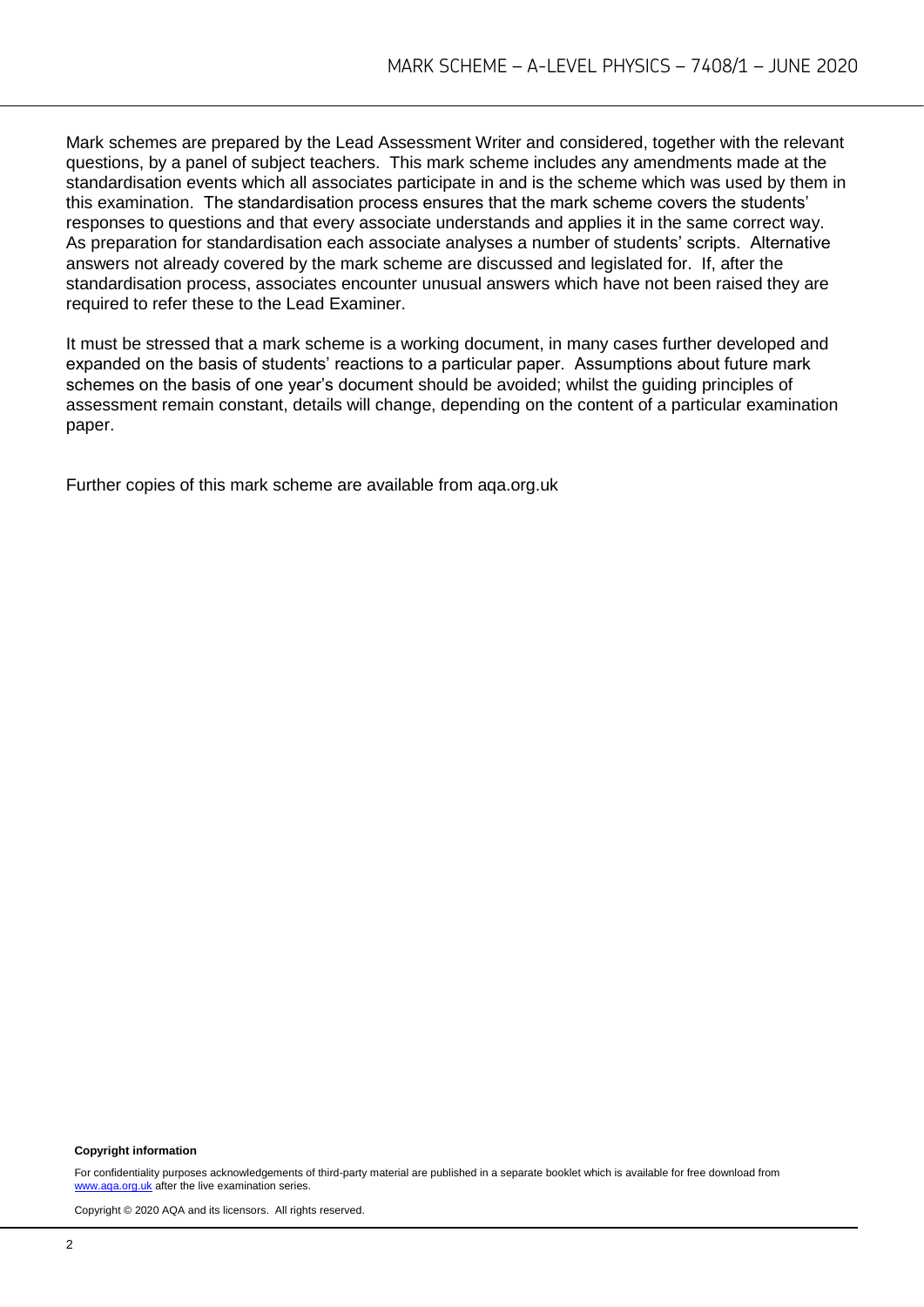### Physics - Mark scheme instructions to examiners

#### 1. General

The mark scheme for each question shows:

- the marks available for each part of the question
- the total marks available for the question
- the typical answer or answers which are expected
- extra information to help the Examiner make his or her judgement and help to delineate what is acceptable or not worthy of credit or, in discursive answers, to give an overview of the area in which a mark or marks may be awarded.

The extra information is aligned to the appropriate answer in the left-hand part of the mark scheme and should only be applied to that item in the mark scheme.

At the beginning of a part of a question a reminder may be given, for example: where consequential marking needs to be considered in a calculation; or the answer may be on the diagram or at a different place on the script.

In general the right-hand side of the mark scheme is there to provide those extra details which confuse the main part of the mark scheme yet may be helpful in ensuring that marking is straightforward and consistent.

#### 2. Emboldening

- **2.1** In a list of acceptable answers where more than one mark is available 'any **two** from' is used, with the number of marks emboldened. Each of the following bullet points is a potential mark.
- **2.2** A bold **and** is used to indicate that both parts of the answer are required to award the mark.
- **2.3** Alternative answers acceptable for a mark are indicated by the use of **or**. Different terms in the mark scheme are shown by a / ; eg allow smooth / free movement.

#### 3. Marking points

#### 3.1 Marking of lists

This applies to questions requiring a set number of responses, but for which candidates have provided extra responses. The general principle to be followed in such a situation is that 'right + wrong = wrong'.

Each error / contradiction negates each correct response. So, if the number of errors / contradictions equals or exceeds the number of marks available for the question, no marks can be awarded.

However, responses considered to be neutral (often prefaced by 'Ignore' in the mark scheme) are not penalised.

#### 3.2 Marking procedure for calculations

Full marks can usually be given for a correct numerical answer without working shown unless the question states 'Show your working'. However, if a correct numerical answer can be evaluated from incorrect physics then working will be required. The mark scheme will indicate both this and the credit (if any) that can be allowed for the incorrect approach.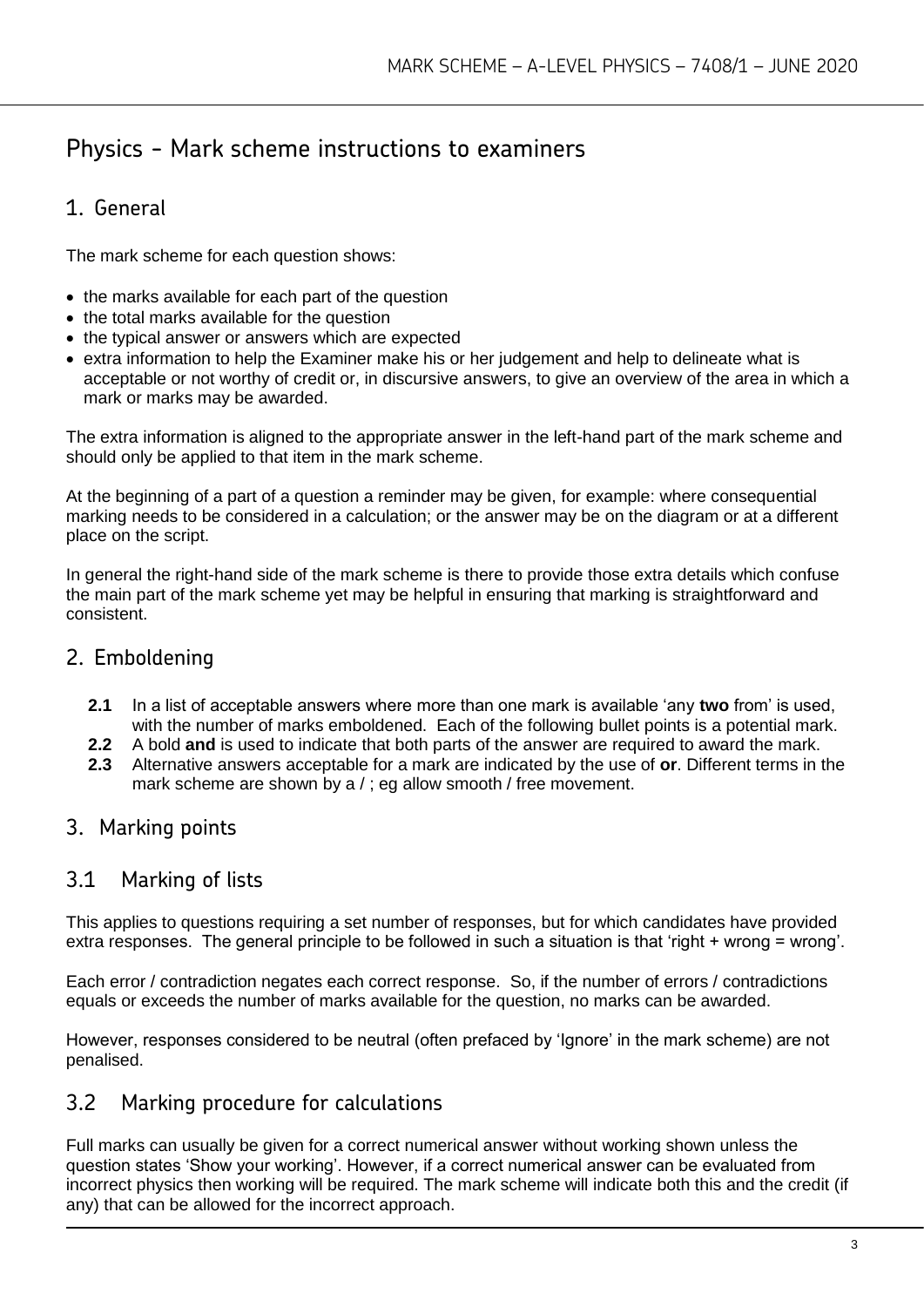However, if the answer is incorrect, mark(s) can usually be gained by correct substitution / working and this is shown in the 'extra information' column or by each stage of a longer calculation.

A calculation must be followed through to answer in decimal form. An answer in surd form is never acceptable for the final (evaluation) mark in a calculation and will therefore generally be denied one mark.

#### 3.3 Interpretation of 'it'

Answers using the word 'it' should be given credit only if it is clear that the 'it' refers to the correct subject.

#### 3.4 Errors carried forward, consequential marking and arithmetic errors

Allowances for errors carried forward are likely to be restricted to calculation questions and should be shown by the abbreviation ECF or *conseq* in the marking scheme.

An arithmetic error should be penalised for one mark only unless otherwise amplified in the marking scheme. Arithmetic errors may arise from a slip in a calculation or from an incorrect transfer of a numerical value from data given in a question.

#### 3.5 Phonetic spelling

The phonetic spelling of correct scientific terminology should be credited (eg fizix) **unless** there is a possible confusion (eg defraction/refraction) with another technical term.

#### 3.6 Brackets

(…..) are used to indicate information which is not essential for the mark to be awarded but is included to help the examiner identify the sense of the answer required.

#### 3.7 Ignore / Insufficient / Do not allow

'Ignore' or 'insufficient' is used when the information given is irrelevant to the question or not enough to gain the marking point. Any further correct amplification could gain the marking point.

'Do **not** allow' means that this is a wrong answer which, even if the correct answer is given, will still mean that the mark is not awarded.

#### 3.8 Significant figure penalties

Answers to questions in the practical sections (7407/2 – Section A and 7408/3A) should display an appropriate number of significant figures. For non-practical sections, an A-level paper may contain up to 2 marks (1 mark for AS) that are contingent on the candidate quoting the **final** answer in a calculation to a specified number of significant figures (sf). This will generally be assessed to be the number of sf of the datum with the least number of sf from which the answer is determined. The mark scheme will give the range of sf that are acceptable but this will normally be the sf of the datum (or this sf -1).

An answer in surd form cannot gain the sf mark. An incorrect calculation **following some working** can gain the sf mark. For a question beginning with the command word 'Show that…', the answer should be quoted to **one more** sf than the sf quoted in the question eg 'Show that X is equal to about 2.1 cm' –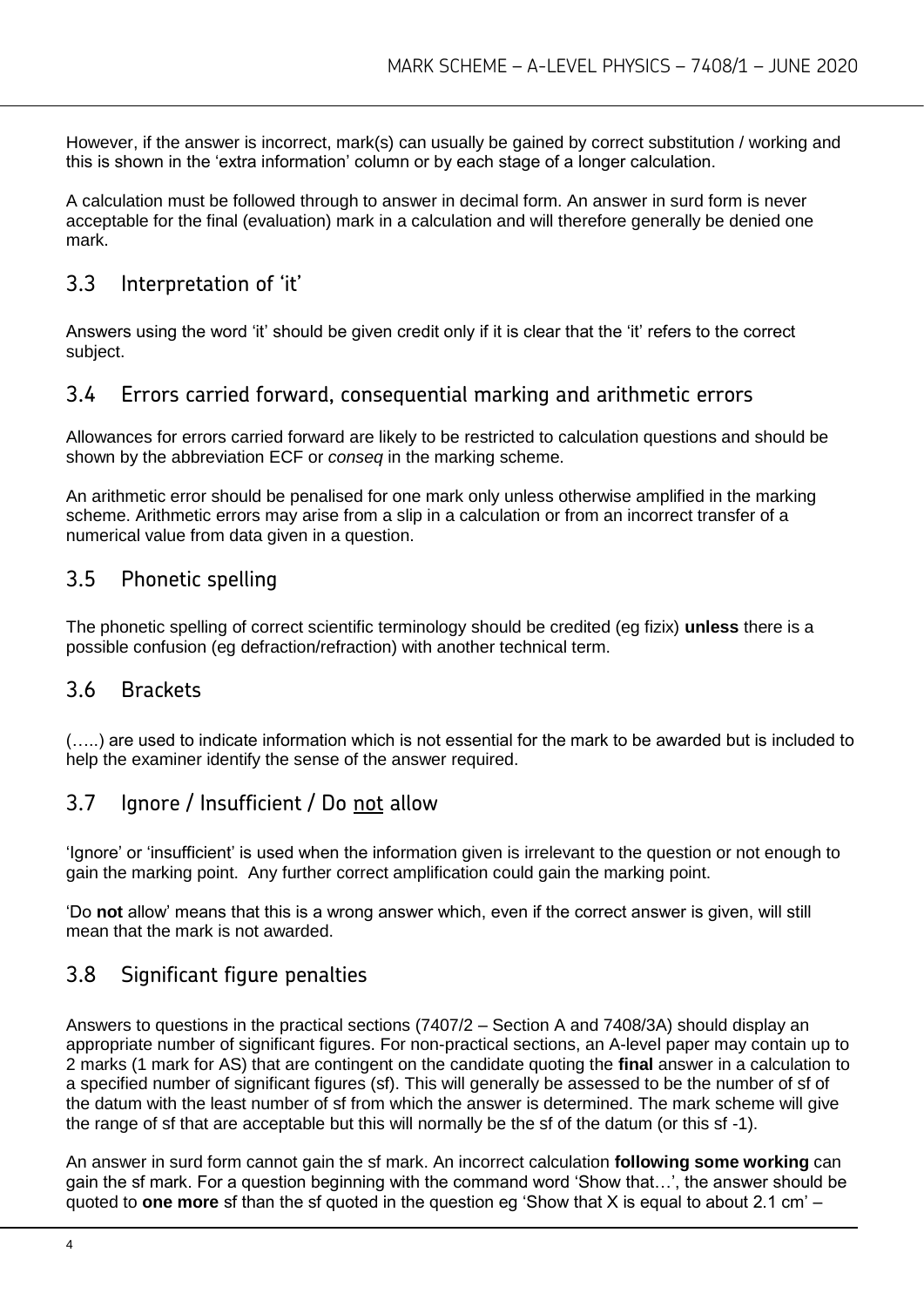answer should be quoted to 3 sf. An answer to 1 sf will not normally be acceptable, unless the answer is an integer eg a number of objects. In non-practical sections, the need for a consideration will be indicated in the question by the use of 'Give your answer to an appropriate number of significant figures'.

#### 3.9 Unit penalties

An A-level paper may contain up to 2 marks (1 mark for AS) that are contingent on the candidate quoting the correct unit for the answer to a calculation. The need for a unit to be quoted will be indicated in the question by the use of 'State an appropriate SI unit for your answer'. Unit answers will be expected to appear in the most commonly agreed form for the calculation concerned; strings of fundamental (base) units would not. For example, 1 tesla and 1 Wb  $m^{-2}$  would both be acceptable units for magnetic flux density but 1 kg m<sup>2</sup> s<sup>-2</sup> A<sup>-1</sup> would not.

#### 3.10 Level of response marking instructions

Level of response mark schemes are broken down into three levels, each of which has a descriptor. The descriptor for the level shows the average performance for the level. There are two marks in each level.

Before you apply the mark scheme to a student's answer read through the answer and annotate it (as instructed) to show the qualities that are being looked for. You can then apply the mark scheme.

#### Determining a level

Start at the lowest level of the mark scheme and use it as a ladder to see whether the answer meets the descriptor for that level. The descriptor for the level indicates the different qualities that might be seen in the student's answer for that level. If it meets the lowest level then go to the next one and decide if it meets this level, and so on, until you have a match between the level descriptor and the answer. With practice and familiarity you will find that for better answers you will be able to quickly skip through the lower levels of the mark scheme.

When assigning a level you should look at the overall quality of the answer and not look to pick holes in small and specific parts of the answer where the student has not performed quite as well as the rest. If the answer covers different aspects of different levels of the mark scheme you should use a best fit approach for defining the level and then use the variability of the response to help decide the mark within the level. i.e. if the response is predominantly level 2 with a small amount of level 3 material it would be placed in level 2.

The exemplar materials used during standardisation will help you to determine the appropriate level. There will be an answer in the standardising materials which will correspond with each level of the mark scheme. This answer will have been awarded a mark by the Lead Examiner. You can compare the student's answer with the example to determine if it is the same standard, better or worse than the example. You can then use this to allocate a mark for the answer based on the Lead Examiner's mark on the example.

You may well need to read back through the answer as you apply the mark scheme to clarify points and assure yourself that the level and the mark are appropriate.

Indicative content in the mark scheme is provided as a guide for examiners. It is not intended to be exhaustive and you must credit other valid points. Students do not have to cover all of the points mentioned in the indicative content to reach the highest level of the mark scheme.

An answer which contains nothing of relevance to the question must be awarded no marks.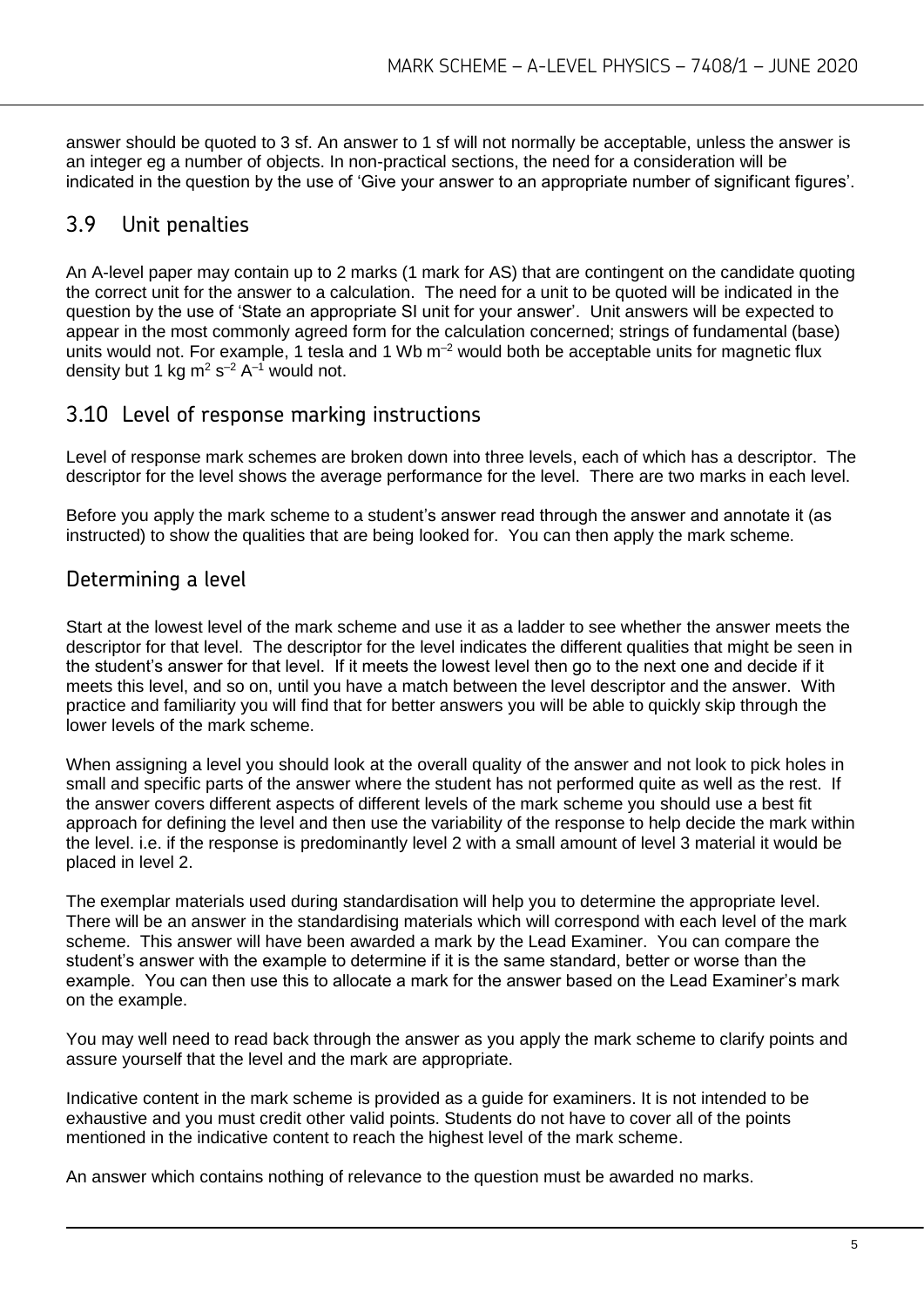| Question | <b>Answers</b>                                                                                                                                                                                                                                | <b>Additional comments/Guidelines</b>                                                                                                                                                                                       | <b>Mark</b>    | ID<br>details           |
|----------|-----------------------------------------------------------------------------------------------------------------------------------------------------------------------------------------------------------------------------------------------|-----------------------------------------------------------------------------------------------------------------------------------------------------------------------------------------------------------------------------|----------------|-------------------------|
| 01.1     | Award each mark independently<br>Lepton number not conserved therefore not possible√<br>Lepton numbers for particles correct $\checkmark$<br>Eg<br>$0 = 1 -1 -1$ (for lepton number)<br><b>OR</b><br>$0 = 0 - 1 + 0$ (for muon lepton number) | Any incorrect quantum number equation (for<br>Q, B or S) loses MP2.<br><b>Alternative for MP2</b><br>reference to missing muon neutrino in order                                                                            | $\overline{2}$ | 2x<br>AO <sub>1</sub> a |
|          |                                                                                                                                                                                                                                               | to balance/conserve (muon) lepton number.                                                                                                                                                                                   |                |                         |
| 01.2     | up anti-up                                                                                                                                                                                                                                    | Either order                                                                                                                                                                                                                | 1              | AO <sub>1</sub> a       |
|          | <b>AND</b>                                                                                                                                                                                                                                    | Credit symbols                                                                                                                                                                                                              |                |                         |
|          | down anti-down√                                                                                                                                                                                                                               | But do not condone any use of capital letter                                                                                                                                                                                |                |                         |
| 01.3     | Identification of quarks in either neutral kaon correct,                                                                                                                                                                                      | Alternative:                                                                                                                                                                                                                | $\overline{2}$ | AO <sub>1</sub> a       |
|          | ie kaon d s                                                                                                                                                                                                                                   | Kaon has strangeness $+1$ $\checkmark$                                                                                                                                                                                      |                | AO <sub>1</sub> b       |
|          | OR anti-kaon $\bar{d} s$ $\checkmark$                                                                                                                                                                                                         | Anti-kaon has strangeness -1 and is                                                                                                                                                                                         |                |                         |
|          | Identification of quarks in other kaon correct, with                                                                                                                                                                                          | therefore not the same. v                                                                                                                                                                                                   |                |                         |
|          | statement that they are not the same. ✓                                                                                                                                                                                                       | Allow max 1 if                                                                                                                                                                                                              |                |                         |
|          |                                                                                                                                                                                                                                               | quark configurations wrong way round.<br>value of strangeness is wrong way round<br>statement that strangeness is different<br>without reference to value.<br>strangeness and quarks given but one of<br>them is incorrect. |                |                         |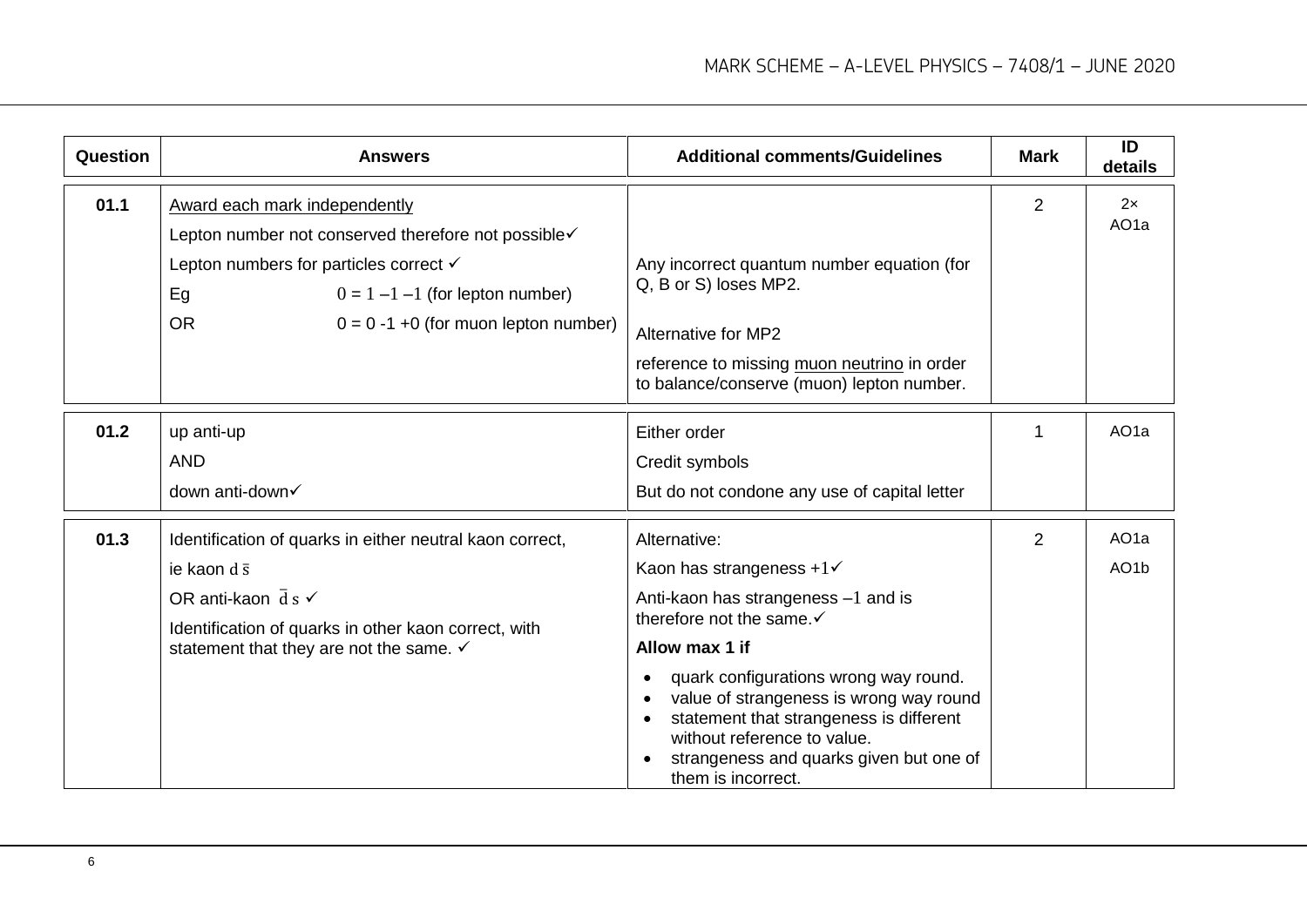| Question | <b>Answers</b>                                                                                                                                                                                                                                                                                                                                        | <b>Additional comments/Guidelines</b>                                                                                                                                                                                                                                                                                                                                                                                                                                                                      | Mark | ID<br>details |
|----------|-------------------------------------------------------------------------------------------------------------------------------------------------------------------------------------------------------------------------------------------------------------------------------------------------------------------------------------------------------|------------------------------------------------------------------------------------------------------------------------------------------------------------------------------------------------------------------------------------------------------------------------------------------------------------------------------------------------------------------------------------------------------------------------------------------------------------------------------------------------------------|------|---------------|
| 01.4     | <b>Award each mark independently</b><br>Links hadrons to strong nuclear force (snf)<br>OR identifies snf as forcing holding nucleus together√<br>Reason why it cannot be the kaon√<br>Reason why it cannot be the muon $\checkmark$<br>pion is the particle as it (has mass in range and) is a<br>hadron (and therefore experiences snf) $\checkmark$ | For MP2: kaon rest energy is not between<br>those of electron and half that of nucleon.<br>(values quoted from data booklet)<br><b>OR</b><br>(only) pion and muon have correct rest<br>energy with no mention of kaon.<br>For MP3: muon is a lepton (and does not<br>experience snf)<br>An incorrect statement amount a particle<br>negates the mark for that particle.<br>Rest energies/MeV:<br>493.821 or 497.762<br>kaon<br>139.576 or 134.972<br>pion<br>105.659<br>muon<br>nucleon 938.257 or 939.551 | 4    | AO3.1b        |
| Total    |                                                                                                                                                                                                                                                                                                                                                       |                                                                                                                                                                                                                                                                                                                                                                                                                                                                                                            | 9    |               |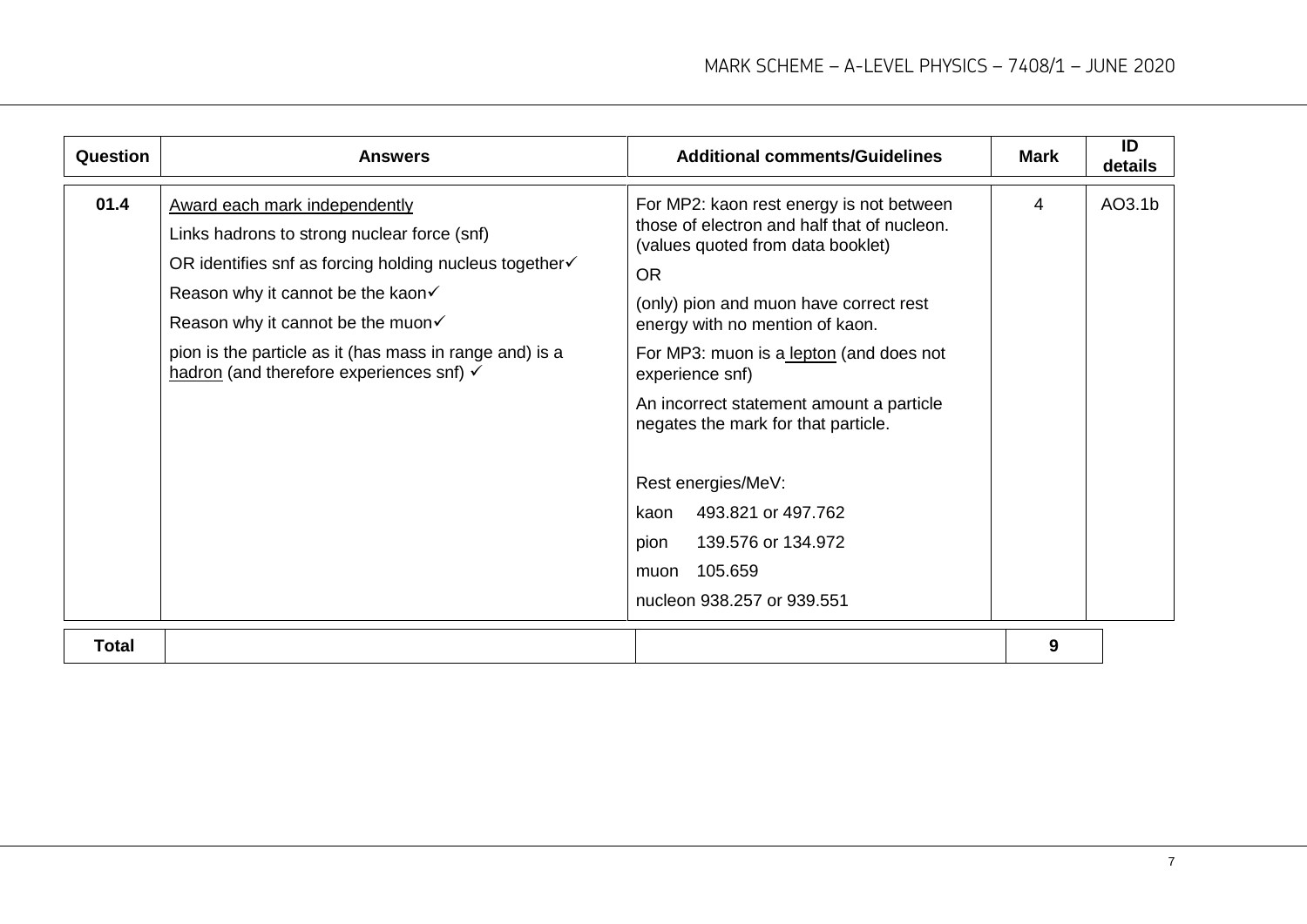| Question | <b>Answers</b>                                                                                                                                                                                                                                                           | <b>Additional comments/Guidelines</b>                                                                                                                                                                                                                                                                                                                      | <b>Mark</b> | ID<br>details                          |
|----------|--------------------------------------------------------------------------------------------------------------------------------------------------------------------------------------------------------------------------------------------------------------------------|------------------------------------------------------------------------------------------------------------------------------------------------------------------------------------------------------------------------------------------------------------------------------------------------------------------------------------------------------------|-------------|----------------------------------------|
| 02.1     | Frequency related to energy (of photon) $/E = hf\checkmark$<br>There is a minimum energy (of a photon) required to<br>remove photoelectron; (minimum energy relates to<br>minimum frequency). $\checkmark$                                                               | MP1 is for linking photon energy to frequency<br>MP2 is for explaining what is meant by the<br>work function.<br>If no other mark awarded, one mark can be<br>given for relevant mention of work function.<br>Do not credit mention of threshold frequency<br>unless explained<br>If no mention of a photon, 1 max.<br>Ignore references to energy levels. | 2           | AO <sub>1</sub> a<br>AO <sub>1</sub> a |
| 02.2     | Evidence of use of maximum current $\div$ charge on<br>electron√<br>$1.9 \times 10^{14}$ (electrons per second) $\checkmark$                                                                                                                                             | Expect to see $30 \times 10^{-6} \div 1.6 \times 10^{-19}$<br>Condone e for 1.6x10 <sup>-19</sup> in MP1<br>Allow POT error for current in MP1<br>Correct answer only for MP2                                                                                                                                                                              | 2           | AO3.1a<br>AO2.1f                       |
| 02.3     | Number of photoelectrons released (per second) depends<br>on intensity of em radiation/number of (incident) photons<br>(per second) (not pd.) $\checkmark$<br>Constant current reached when all photoelectrons released<br>(each second) reach anode (due to anode pd).√ | MP1 is for relating the intensity to either the<br>no. of incident photons or released<br>photoelectrons per second<br>MP2 is for linking constant current to all<br>photoelectrons being detected.<br>Condone 'go round the circuit' for 'reach<br>anode'.                                                                                                | 2           | AO <sub>1</sub> b                      |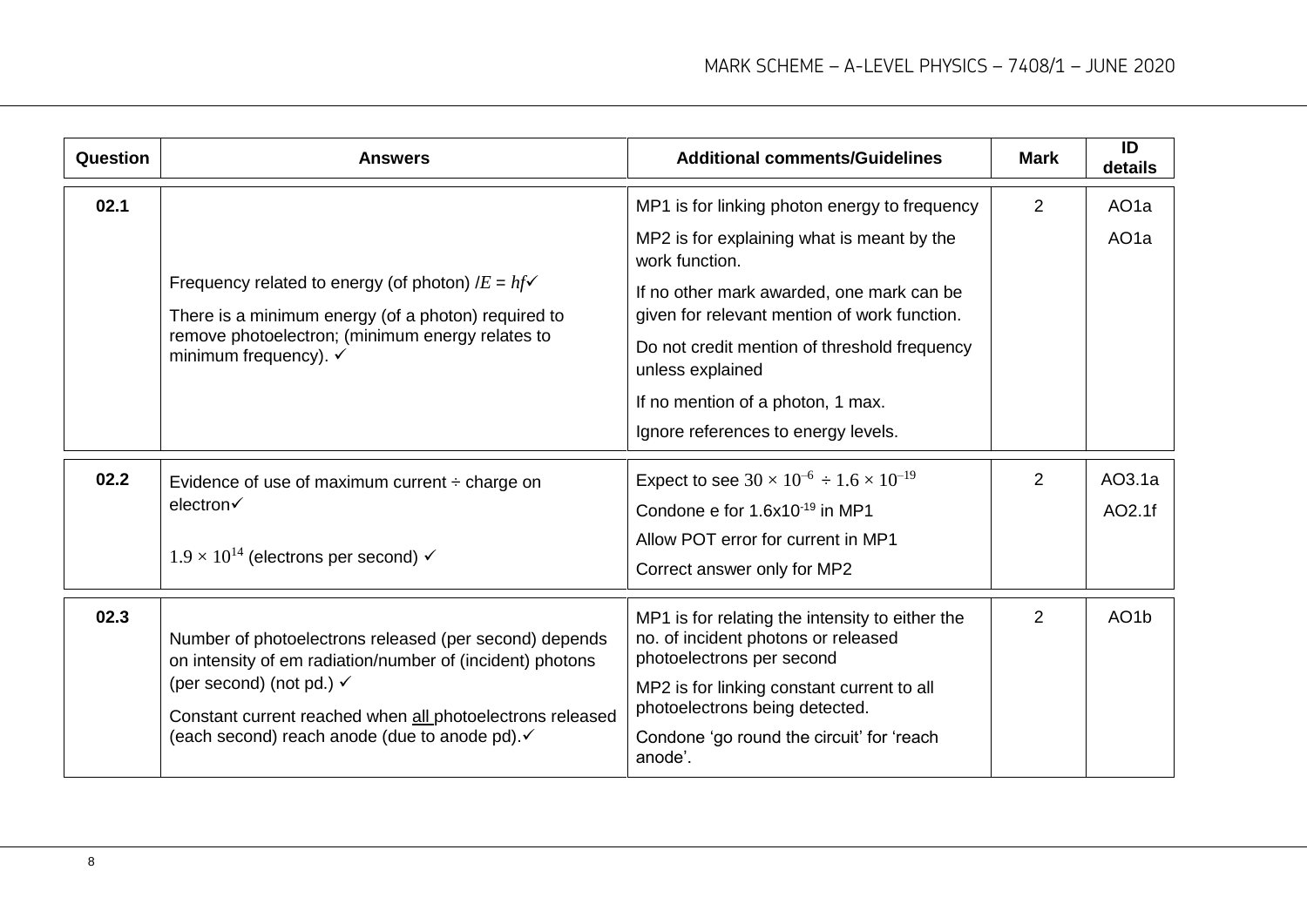| 02.4                                                                                                                                                                                                        | MP1 is for range of $KE\checkmark$                                             | Example statements:                                                                                                                                                      | З | AO <sub>1</sub> b |
|-------------------------------------------------------------------------------------------------------------------------------------------------------------------------------------------------------------|--------------------------------------------------------------------------------|--------------------------------------------------------------------------------------------------------------------------------------------------------------------------|---|-------------------|
| MP2 for what happens when V is negative in terms of<br>kinetic energy or potential energy or work done on/by<br>electron√<br>MP3 is for link to fewer photoelectrons having necessary<br>$KE.$ $\checkmark$ | MP1: photoelectrons are released with a<br>range of KE.                        |                                                                                                                                                                          |   |                   |
|                                                                                                                                                                                                             | MP2: (When V negative) photoelectrons lose<br>KE/gain (E)PE crossing to anode. |                                                                                                                                                                          |   |                   |
|                                                                                                                                                                                                             |                                                                                | MP3: (As $V$ is increasingly negative) fewer of<br>the photoelectrons (released per second)<br>have sufficient (initial) KE to cross to anode<br>(so current decreases). |   |                   |
|                                                                                                                                                                                                             |                                                                                |                                                                                                                                                                          |   |                   |

| 02.5  | Award each mark independently<br>Stopping potential related to maximum kinetic energy of<br>photoelectrons/ $KE_{max} = eV_s$<br>(Max) KE = energy of photon – work function/ $\phi$ .<br>OR (max) KE increases as (work function is lower and)<br>radiation same√ | If no mention of maximum KE do not award<br>MP1.<br>Alternative<br>Reference to Einstein equation in the form:<br>$hf = \phi + eV_s$ $\checkmark$<br>rearranged to<br>$V_{\rm s} = \frac{hf - \phi}{\sqrt{2}}$ | 3  | AO3.1a |
|-------|--------------------------------------------------------------------------------------------------------------------------------------------------------------------------------------------------------------------------------------------------------------------|----------------------------------------------------------------------------------------------------------------------------------------------------------------------------------------------------------------|----|--------|
|       | (max) KE increases, so stopping potential increases. ✓                                                                                                                                                                                                             | So lower work function, with hf and e<br>constant,) gives higher $Vs.$ $\checkmark$                                                                                                                            |    |        |
| Total |                                                                                                                                                                                                                                                                    |                                                                                                                                                                                                                | 12 |        |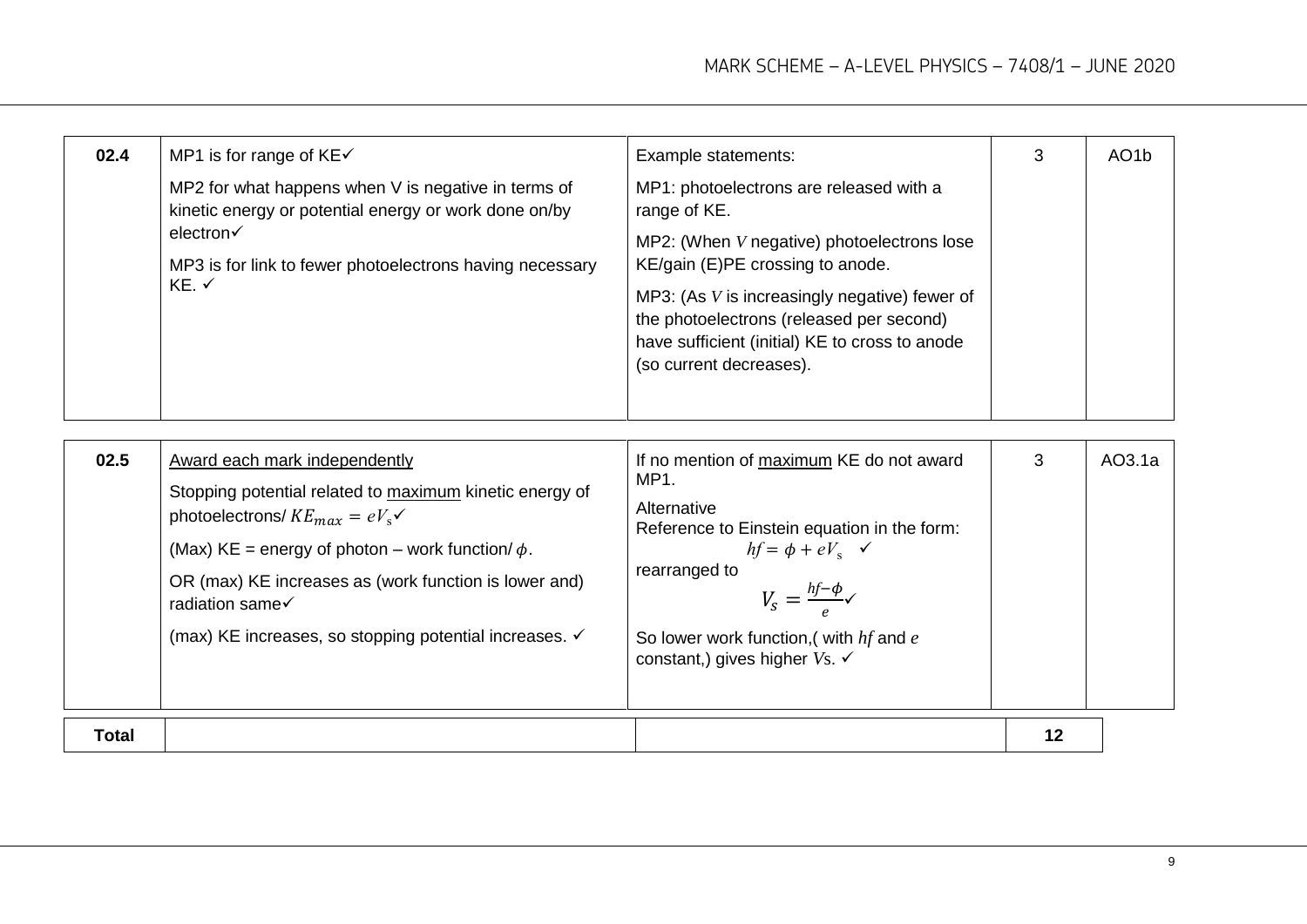| Question | <b>Answers</b>                                                                                                                                                                                                                                                                                                              | <b>Additional comments/Guidelines</b>                                                                                                                                                                                                                                                                                                                                 | <b>Mark</b>    | $\overline{1}$<br>details                    |  |
|----------|-----------------------------------------------------------------------------------------------------------------------------------------------------------------------------------------------------------------------------------------------------------------------------------------------------------------------------|-----------------------------------------------------------------------------------------------------------------------------------------------------------------------------------------------------------------------------------------------------------------------------------------------------------------------------------------------------------------------|----------------|----------------------------------------------|--|
| 03.1     | Understanding that for coherence sources must have same<br>frequency/wavelength AND constant phase difference. ✓<br>And that this achieved by both speakers being connected<br>to same signal (generator). ✓                                                                                                                |                                                                                                                                                                                                                                                                                                                                                                       | $\overline{2}$ | AO <sub>1</sub> a<br>AO <sub>1</sub> b       |  |
| 03.2     | The sound waves from the two speakers superpose (at a<br>point) $\checkmark$<br>At A (and B) the two waves are in phase/ have zero phase<br>difference (and a maximum is produced)√<br>Moving away from A introduces a path difference/phase<br>difference/waves are out of phase (and amplitude<br>decreases) $\checkmark$ | Do not accept 'interfere' or 'superimpose' for<br>'superpose'<br>Accept for MP1 waves adding<br>together/combine at a point (e.g. point A) for<br>'superpose'.<br>Do not accept diagram.<br>Award MP3 for formation of<br>minimum/destructive interference due to (odd<br>number of) half wavelength path difference/<br>$\pi/180^\circ$ phase difference/ antiphase. | 3              | $2 \times$<br>AO2.1g<br>$1 \times$<br>AO2.1c |  |
| 03.3     | (Moving on towards B the waves move back in phase)<br>Clear evidence of use of Pythagoras √                                                                                                                                                                                                                                 | If $ws/D$ used to give 0.13 (m) reward with 1                                                                                                                                                                                                                                                                                                                         | 3              | AO2.1h                                       |  |
|          | Correct calculation of either length PB or QB √<br>PB = $(2.25^2 + (0.95 - 0.3/2)^2)^{1/2} = 2.39$ m<br>$QB = (2.25^2 + (0.95 + 0.3/2)^2)^{1/2} = 2.50$ m<br>(Path difference =) QB - PB either numerically or<br>algebraically√                                                                                            | mark                                                                                                                                                                                                                                                                                                                                                                  |                |                                              |  |
|          | $(= 0.11 (0.12) m)$                                                                                                                                                                                                                                                                                                         |                                                                                                                                                                                                                                                                                                                                                                       |                |                                              |  |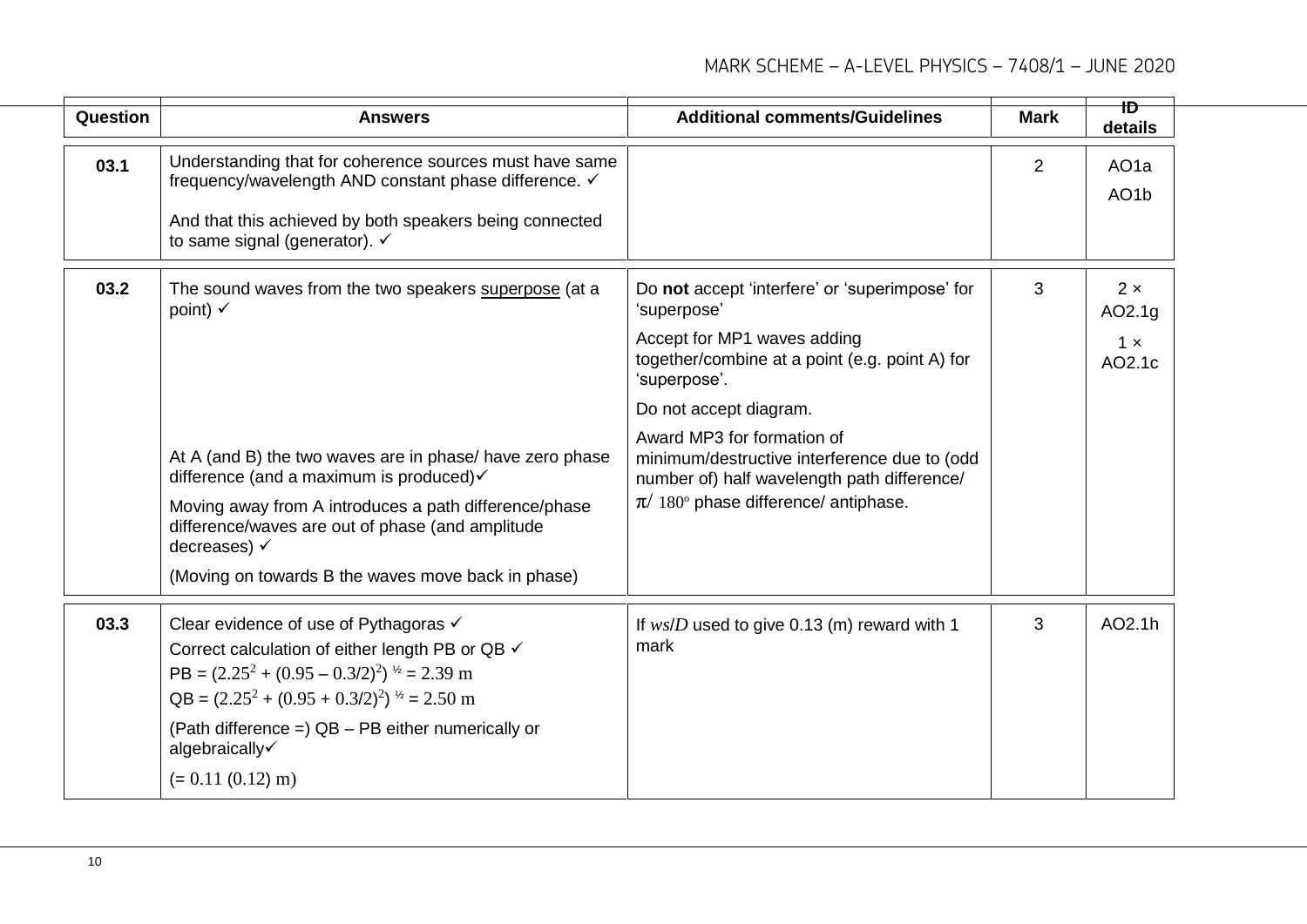| Question     | <b>Answers</b>                                                                                                                                           | <b>Additional comments/Guidelines</b>                                                                                                                                                                                                                                                       | <b>Mark</b> | ID<br>details |
|--------------|----------------------------------------------------------------------------------------------------------------------------------------------------------|---------------------------------------------------------------------------------------------------------------------------------------------------------------------------------------------------------------------------------------------------------------------------------------------|-------------|---------------|
| 03.4         | (Path difference = one wavelength)<br>Use of speed = frequency $x$ wavelength to give<br>Speed = $2960 \times 0.12 = 360$ m s <sup>-1</sup> $\checkmark$ | Working or equation must be seen.<br>Condone use of $0.10 \text{ m}$ or $0.11 \text{ m}$ or $0.127 \text{ m}$<br>or $0.13 \text{ m}$<br>0.10 gives 300 (296) m $s^{-1}$<br>0.11 gives 330 (325.6) m s <sup>-1</sup><br>0.127 gives 376 m s <sup>-1</sup><br>0.13 gives 380 (385) m $s^{-1}$ | 1           | AO2.1h        |
| 03.5         | Wavelength (gradually) increases. ✓                                                                                                                      |                                                                                                                                                                                                                                                                                             | 3           | AO3.1a        |
|              | So that path difference at C gets closer to one<br>wavelength√                                                                                           | Alternative for MP2:                                                                                                                                                                                                                                                                        |             |               |
|              |                                                                                                                                                          | Separation of maxima (along line AB)<br>increases√                                                                                                                                                                                                                                          |             |               |
|              | (Amplitude of) sound will get larger/louder as waves move<br>in phase (then smaller/quieter).√                                                           | <b>Alternatives for MP3:</b>                                                                                                                                                                                                                                                                |             |               |
|              |                                                                                                                                                          | Maximum moves (from B) towards C so<br>amplitude of sound gets larger/louder (then<br>quieter).                                                                                                                                                                                             |             |               |
|              |                                                                                                                                                          | <b>OR</b>                                                                                                                                                                                                                                                                                   |             |               |
|              |                                                                                                                                                          | Maximum moves further along path/beyond C<br>so amplitude of sound gets quieter√                                                                                                                                                                                                            |             |               |
| <b>Total</b> |                                                                                                                                                          |                                                                                                                                                                                                                                                                                             | 12          |               |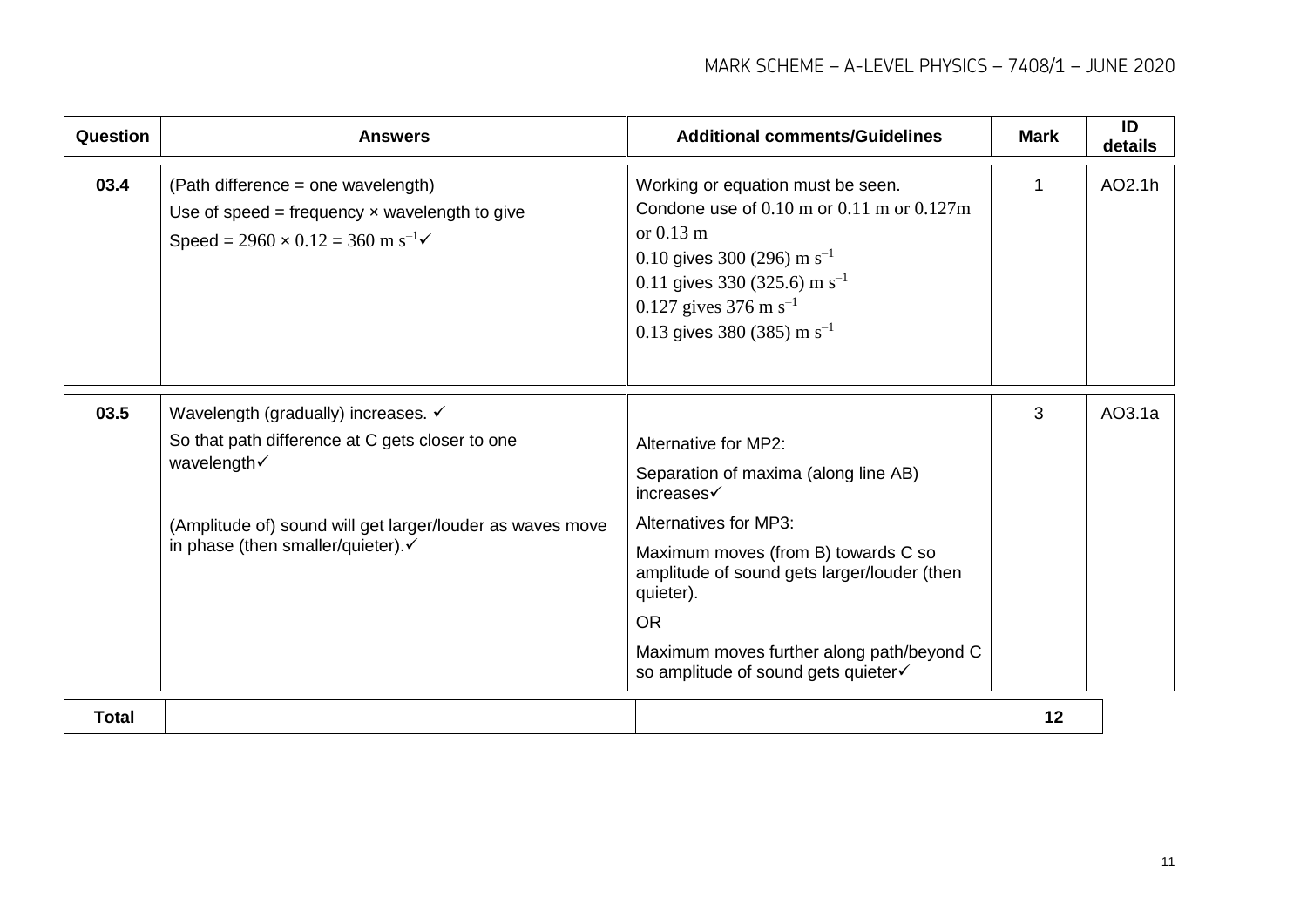| Question | <b>Answers</b>                                                                                                                                                                                                                                                                                                                                                                                                                                            | <b>Additional comments/Guidelines</b>                                                                                                                                                                                                                                                                                                                                       | <b>Mark</b> | $\overline{1}$<br>details   |
|----------|-----------------------------------------------------------------------------------------------------------------------------------------------------------------------------------------------------------------------------------------------------------------------------------------------------------------------------------------------------------------------------------------------------------------------------------------------------------|-----------------------------------------------------------------------------------------------------------------------------------------------------------------------------------------------------------------------------------------------------------------------------------------------------------------------------------------------------------------------------|-------------|-----------------------------|
| 04.1     | Evidence of distance travelled $=$ area under graph<br>$= 1755 + 1440 + 1620 = 4815$<br>Average speed = total distance/time taken = $4815/240$<br>$= 20.1 \text{ m s}^{-1}$ (at least 3sf)<br>Which is less than (speed) limit, (and therefore the answer<br>is No). $\checkmark$<br>Alternative for MP2 and MP3<br>Calculation of distance travelled at speed limit = $5280 \text{ m}$<br>Which is greater than distance travelled (so no). $\checkmark$ | Full marks can be credited for use of suvat.<br>Allow ecf for distance in MP2<br>Only award MP3 for incorrect speed if<br>attempt made to calculate distance correctly<br>e.g. area under graph OR a.e. in distance or<br>speed<br>Alternative for MP1 and MP2:<br>Total area = $80.25 \text{ m s}^{-1} \text{ min}$<br>$Time = 4 min$<br>Average = $20.1 \text{ m s}^{-1}$ | 3           | AO3.1a<br>AO2.1f<br>AO3.1a  |
| 04.2     | Using reaction time of 2.0 s $\checkmark$<br>Use of distance = speed $\times$ time = 62 m.<br>62 m (would be appropriate). $\checkmark$                                                                                                                                                                                                                                                                                                                   | Award MP2 if $1.6 s$ (to give 50 m) or 1.8 s (to<br>give 56 m) or 1.7 s (to give 53 m) or average<br>of two distances used<br>Allow 60 m.                                                                                                                                                                                                                                   | 1           | AO3.1a<br>AO <sub>1</sub> a |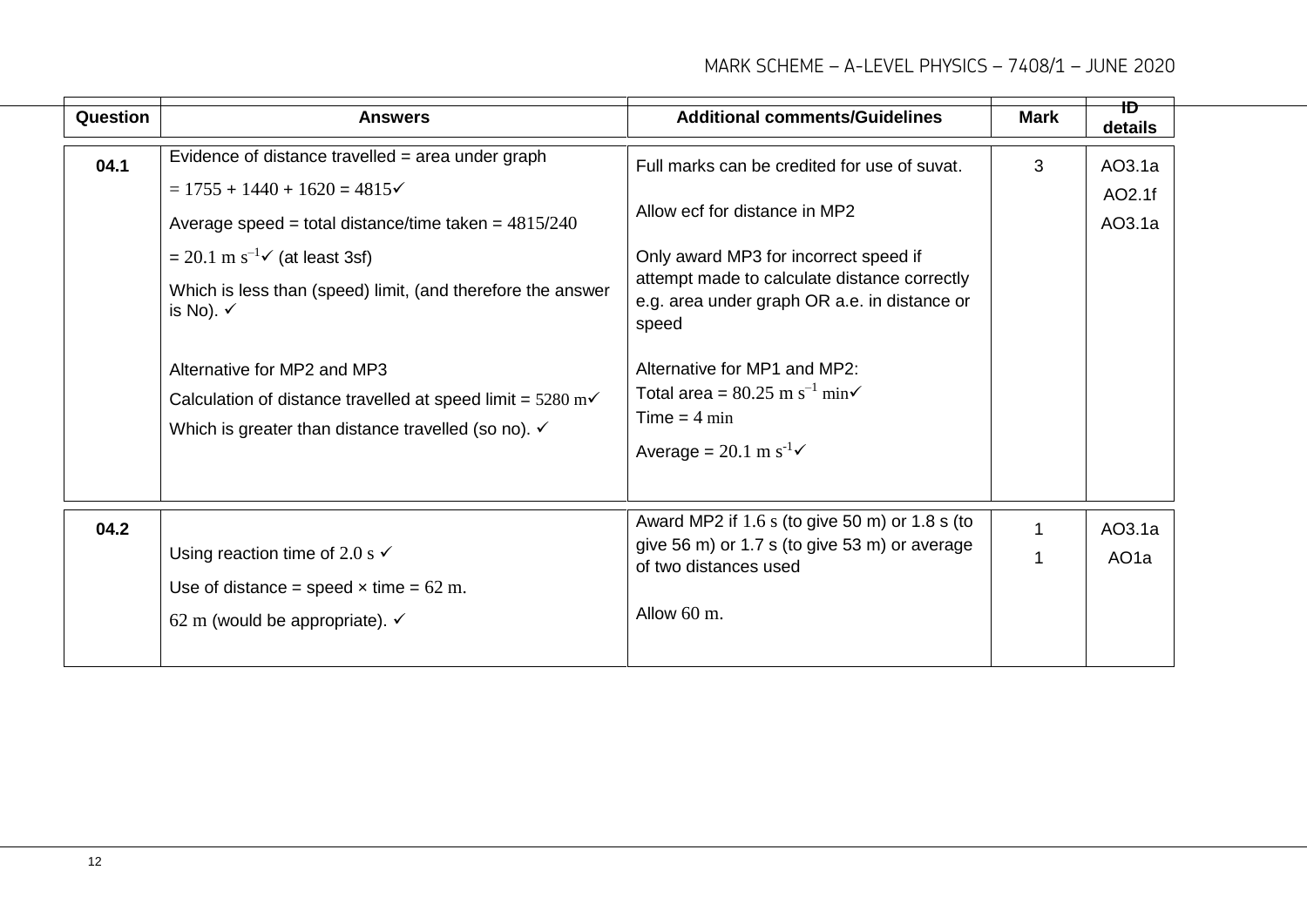| 04.3 |                                                                                                                                                                                                                     | If no other mark given, allow 1 mark for                                                                     | 4 | AO2.1b |
|------|---------------------------------------------------------------------------------------------------------------------------------------------------------------------------------------------------------------------|--------------------------------------------------------------------------------------------------------------|---|--------|
|      | Use of $F = ma$ to calculate acceleration.<br>$a = 6800/1200 \checkmark = 5.7$ m s <sup>-2</sup><br>evidence of use of suvat to calculate s or t, √<br>to give $t = 5.5$ s $\checkmark$<br>$s = 85$ m. $\checkmark$ | $mv = 1200 \times 31 (= 37200)$<br>Alternative for MP1 and MP2<br>$t = \frac{mv - mu}{2}$<br>Allow ce for a. |   |        |
|      |                                                                                                                                                                                                                     | Allow ce for either incorrect s or t.                                                                        |   |        |

| Question | <b>Answers</b>                                                                                                                                                                                                                                                                                                                                          | <b>Additional comments/Guidelines</b>                                                                                            | <b>Mark</b> | ID<br>details   |
|----------|---------------------------------------------------------------------------------------------------------------------------------------------------------------------------------------------------------------------------------------------------------------------------------------------------------------------------------------------------------|----------------------------------------------------------------------------------------------------------------------------------|-------------|-----------------|
| 04.4     | (It is assumed that) the car in front would take the same<br>time/travel the same distance as the car behind when<br>braking/only difference is reaction time of the driver of car<br>behind. $\checkmark$<br>Or<br>Car in front cannot stop instantaneously (so car behind will<br>have time/distance to bring car to rest) or words to that<br>effect | Alternative:<br>suggestion that total stopping distance is too<br>large (drivers would ignore it/inefficient use of<br>motorway) |             | AO <sub>3</sub> |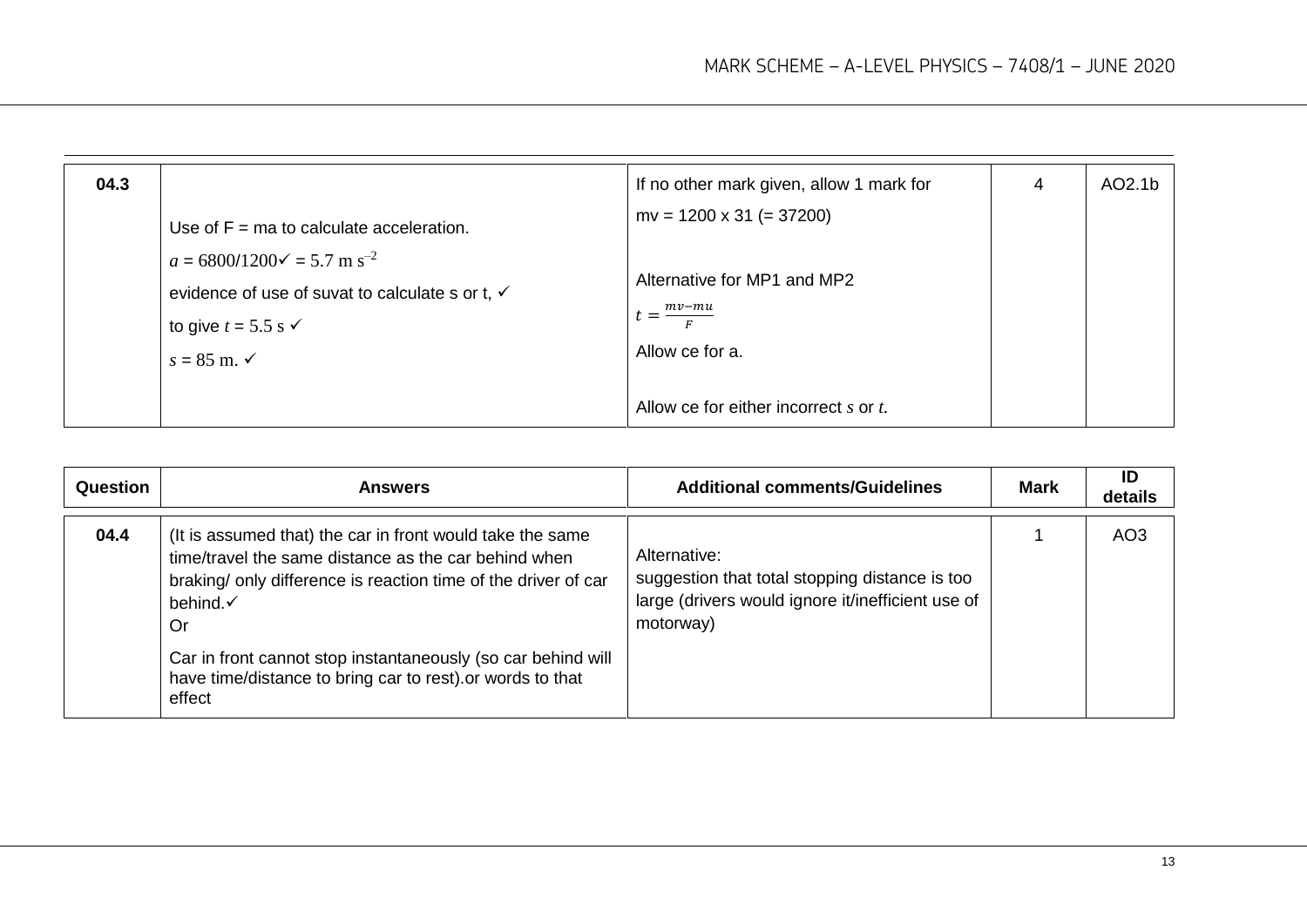| Question     | <b>Answers</b>                                                                                                                                                                                                                                                                                                                    | <b>Additional comments/Guidelines</b>                                                                                                                                                        | <b>Mark</b>    | ID<br>details |
|--------------|-----------------------------------------------------------------------------------------------------------------------------------------------------------------------------------------------------------------------------------------------------------------------------------------------------------------------------------|----------------------------------------------------------------------------------------------------------------------------------------------------------------------------------------------|----------------|---------------|
| 04.5         | Correct use of cos (5) $\checkmark$<br>E.g.<br>$mg = N \cos(5)$<br>Correct use of sin (5) $\checkmark$<br>E.g.<br><i>N</i> sin (5) (= $mv^2/r$ )<br>So<br>$mv^2/r$ seen $\checkmark$<br>And $v = (rg \tan(5))^{\frac{1}{2}}$<br>Gives $v = (200 \times 9.81 \times \tan(5))^{1/2} = 13$<br>So speed limit = $13 \text{ m s}^{-1}$ | May see $cos(85)$ for $sin(5)$<br>Alternative for MP1 and MP2:<br>Evidence of $mg \tan(5)$<br>fourth mark is for answer and suggesting this<br>as the speed limit.<br>Max 3 if $mg = N$ used | $\overline{4}$ | AO3.1a        |
| <b>Total</b> |                                                                                                                                                                                                                                                                                                                                   |                                                                                                                                                                                              | 14             |               |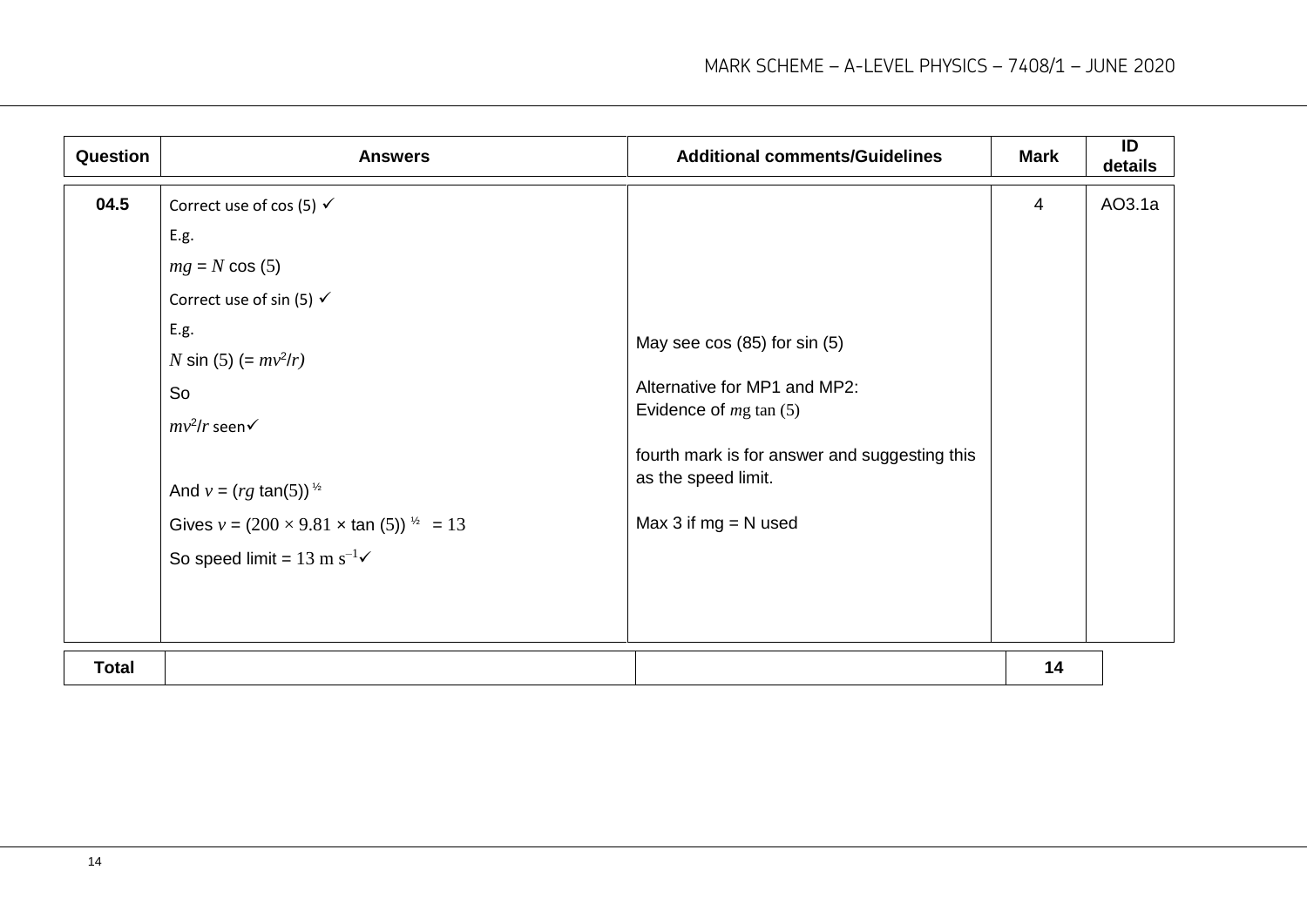| Question | <b>Answers</b>                                                                                                                                                                                   | <b>Additional comments/Guidelines</b>                                                                                                                                             | <b>Mark</b> | ID<br>details              |
|----------|--------------------------------------------------------------------------------------------------------------------------------------------------------------------------------------------------|-----------------------------------------------------------------------------------------------------------------------------------------------------------------------------------|-------------|----------------------------|
| 05.1     | Use of power equation<br>Or combination of power equation and $V = IR$<br>To get $R = 96$ ( $\Omega$ ).                                                                                          | Must see some working<br>Do not allow reverse arguments                                                                                                                           |             | AO2.1h                     |
| 05.2     | Either calculation of current through one lamp<br>And multiply by 3<br><b>OR</b><br>calculate total resistance $\checkmark$ (and use $V = IR$ )<br>To give $0.38$ A. $\checkmark$ (at least 2sf) | Condone use of any other method eg use of<br>power = $4.5$ W and power equation.<br>Allow ecf for their $R$ from 5.1 used or their $I$<br>Use of 100 $\Omega$ gives 0.36 A (0.4A) | 2           | AO2.1h                     |
| 05.3     | Evidence of equation to calculate area. $\checkmark$<br>$2.8 \times 10^{-8} \text{ m}^2\text{V}$<br>Use of resistivity equation to get 49 $\Omega$ .                                             | Allow POT error in MP1<br>Evidence for MP2 may be in final answer<br>Accept 48 $\Omega$                                                                                           | 3           | AO2.1h<br>AO1.1a<br>AO2.1h |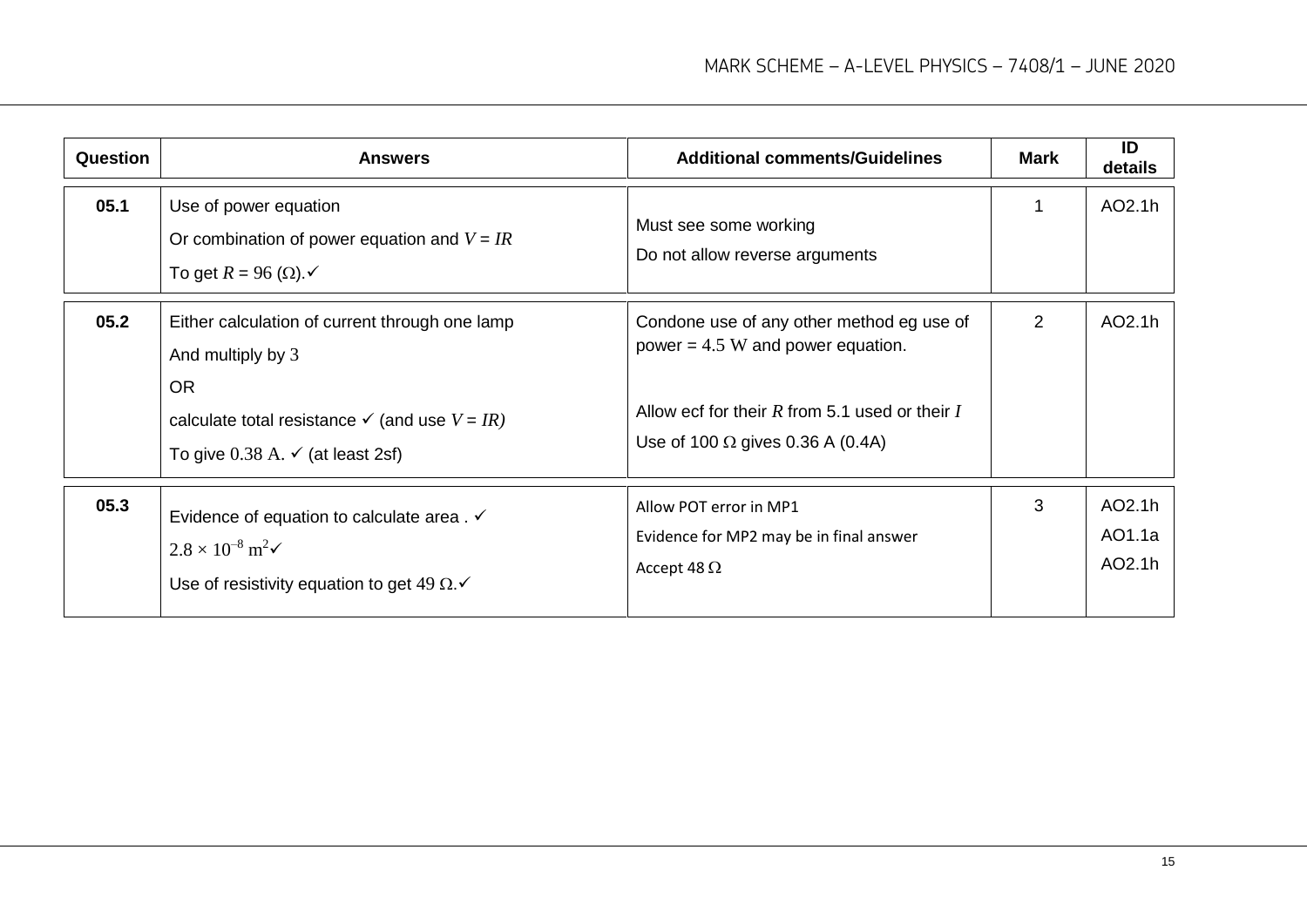| Question     | <b>Answers</b>                                                                                                                                                                                                                                                                                                                 | <b>Additional comments/Guidelines</b>                                                                                                                                                                                                                                                                                                                                                                                                                | <b>Mark</b> | ID<br>details                  |
|--------------|--------------------------------------------------------------------------------------------------------------------------------------------------------------------------------------------------------------------------------------------------------------------------------------------------------------------------------|------------------------------------------------------------------------------------------------------------------------------------------------------------------------------------------------------------------------------------------------------------------------------------------------------------------------------------------------------------------------------------------------------------------------------------------------------|-------------|--------------------------------|
| 05.4         | Total resistance = $46 + 46 + 100/3 = 125 \Omega$ .<br>Calculation of circuit current = $12/125 = 0.096$ A. $\checkmark$<br>operating current of lamp $(=1.5/12 = 0.13)/$ current for all 3<br>lamps to be fully on = $0.38$ A. $\checkmark$<br>Yes demo works as lamps will be dimmer/ off (with<br>constantan). $\checkmark$ | Allow ecf for incorrect resistance<br>If no other marks awarded, one mark each<br>can be given for (max 2)<br>for resistance increases with length.<br>$\bullet$<br>Too much p.d. dropped across<br>constantan<br>Resistivity of constantan is greater<br>than resistivity of copper<br>For MP3 allow quoted comparison to previously<br>calculated current in 5.2<br>For MP4 allow ecf if answer is yes and is<br>consistent with their calculation | 4           | AO3.1b                         |
| 05.5         | Advantage<br>Zero resistance/resistivity. ✓<br>Reduce heat/energy transfer / power loss in cables√<br><b>Difficulty</b><br>Difficult to maintain low temperature (over long distances)<br>$\checkmark$<br>Must be kept at/below the critical temperature. $\checkmark$                                                         | Ignore references to critical field.<br>Allow very low resistance                                                                                                                                                                                                                                                                                                                                                                                    | Max 3       | AO1.1a<br>$2 \times$<br>AO3.1a |
| <b>Total</b> |                                                                                                                                                                                                                                                                                                                                |                                                                                                                                                                                                                                                                                                                                                                                                                                                      | 13          |                                |